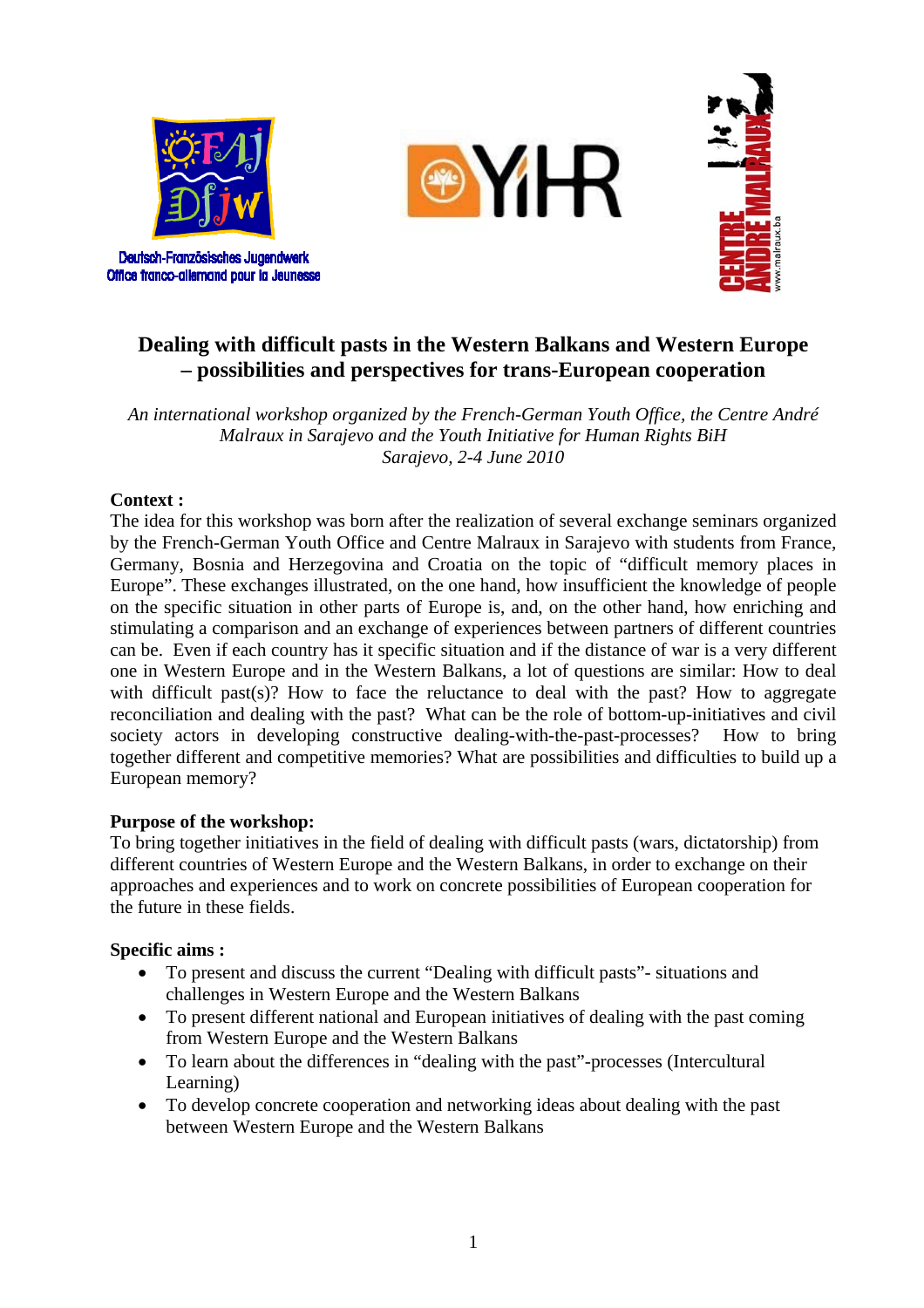## **Target groups:**

Representatives of memorial centers, museums, NGOs, research centers, different initiatives acting in the field of dealing with the past and historians - from Bosnia and Herzegovina, Croatia, France, Germany, Kosovo and Serbia.

One person representing each initiative in a group of 20 participants.

The participation takes place upon invitation.

For practical reasons, the participants in the first workshop will be limited to persons coming from these six countries. But in the long-term further steps / projects will include initiatives coming from other European countries.

**Working Languages:** English and Bosnian/Croatian/Serbian (with simultaneous translation)

**Practical information:** The workshop will take place in Sarajevo in the Hotel Grand (Muhameda ef. Pandze 7, 71000 Sarajevo, www.hotelgrand.com).

## **Team / Contact:**

- Lejla Mamut, TRIAL, lejlamamut@yahoo.com, tel: 0038762386934
- Alma Masic, Youth Initiative for Human Rights BiH, alma@yihr.org
- Dr. Nicolas Moll, Centre André Malraux Sarajevo : nicolasmoll@malraux.ba, tel : 0038762927407
- Frank Morawietz, French-German Youth Office: frankmorawietz@web.de, tel: 00491736948793

### **Preliminary Program:**

Day 1: Wednesday, 2 June 2010

*9h-9h30 : Registration of the participants* 

*Morning session (9h30-12h45):* 

- Introduction / Short first presentation of the participants (9h30-10h15)
- Differences and similarities: Context overview regarding the "dealing with difficult pasts"situation:

Part 1: "Dealing with the past in France and Germany", Input by Nicolas Moll (Centre André Malraux), followed by discussion (10h15-11h15)

*Coffee break (11h15-11h30)* 

Part 2: "Dealing with the past in Bosnia and Herzegovina, Croatia, Serbia and Kosovo", Input by Sinan Alic (Helsinki Committee for Human Rights BiH), followed by discussion. (11h30-12h45)

*Lunch break (12h45-14h15) Afternoon session (14h15 -19h30):* 

- *Set up of the market-place (14h15-14h30)*
- Market place: exchange of information between the represented organisations and presentation of their activities in the field of dealing with the past and the challenges they are facing (14h30- 16h30)

*Coffee break (16h30-16h45)* 

• Traces and commemoration of War in Sarajevo (1): Exploration in small groups of sites in Sarajevo which are relevant to the process of dealing with the past such as memorials, places of mass suffering and similar (16h45 – approx. 19h30)

*Common dinner outside*